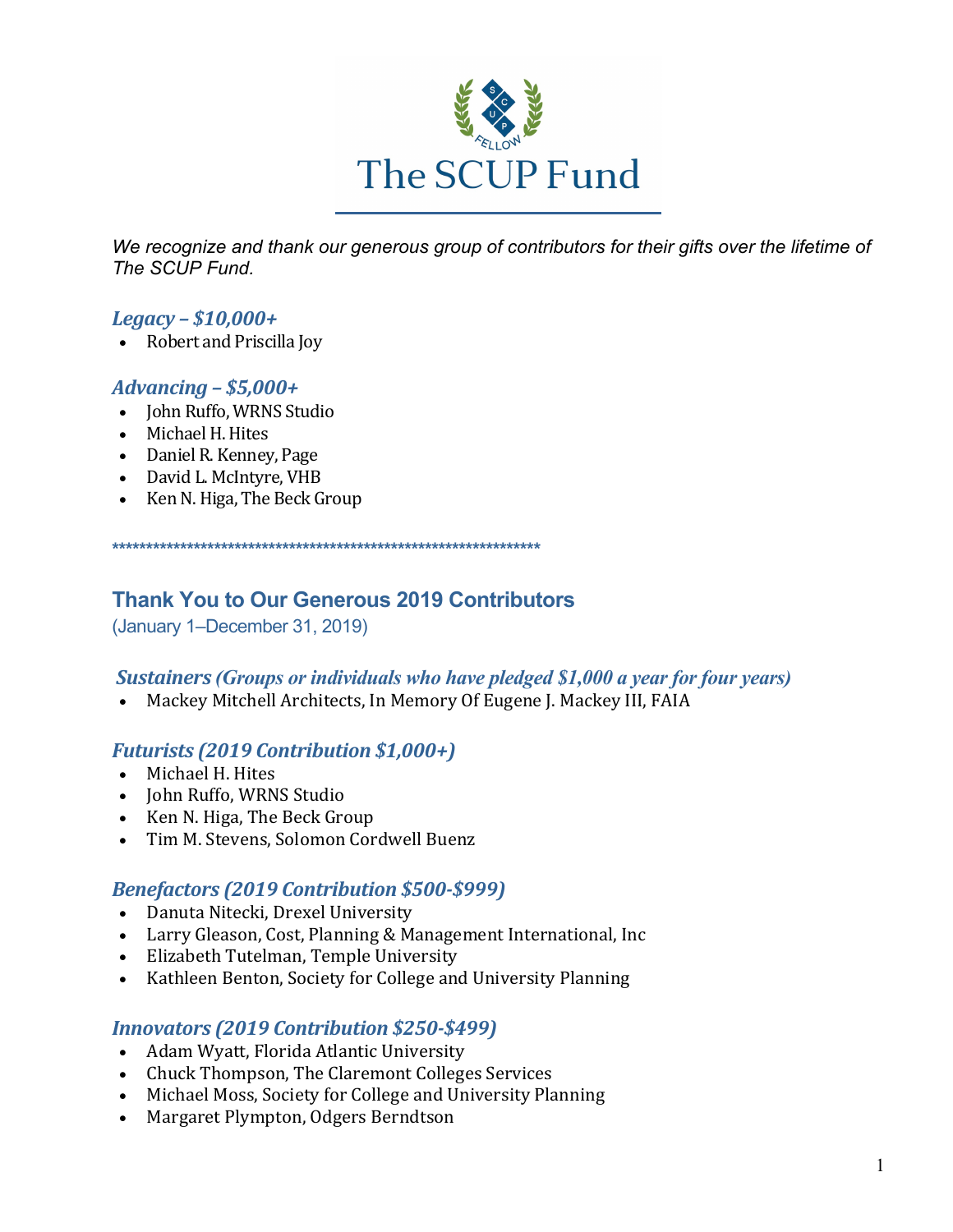# **Thank You to Our Generous 2019 Contributors (January 1–December 31, 2019)**

#### *Innovators (2019 Contribution \$250-\$499) continued*

- Paul Dale, Paradise Valley Community College
- JoEllen Baldwin, Comprehensive Facilities Planning, Inc
- John Fogarty
- Lisa Carson
- Joseph Humphrey in recognition of UNC Charlotte
- Kimberly Hickson, Perkins+Will
- KSi Structural Engineers
- Perkins & Will
- OFS
- Uzun+Case, LLC
- David Alder
- Joseph Chronister

#### *Enterprisers (2019 Contribution \$100-\$249)*

- Robert Nalls, Nalls Architecture, Inc.
- Trish Jaraicie, Society for College and University Planning
- Mickey Williford, Augusta University
- Kathryn Horne, University of North Carolina at Charlotte
- Amy Granelli, Eberly & Associates
- Karen Verhey | Society for College and University Planning
- Paul Pusecker, St Mary's College of Maryland
- Joan Racki
- Carol Duke
- Greg Sanders
- John Kilmarx
- Elsa Pena
- John O. White
- Page Southerland Page, Inc.
- RMF Engineering, Inc.
- Corgan
- Lily Berrios
- Todd Dolson
- Norma Lehman
- Trina Mace Learned
- Charles Rudalavage
- Randy Simon
- **Iennifer** Stone
- Paul Vaivoda
- Greg Wellman
- Mickey Williford
- Diane S. Stephens
- David Hollowell
- Randy M. Simon